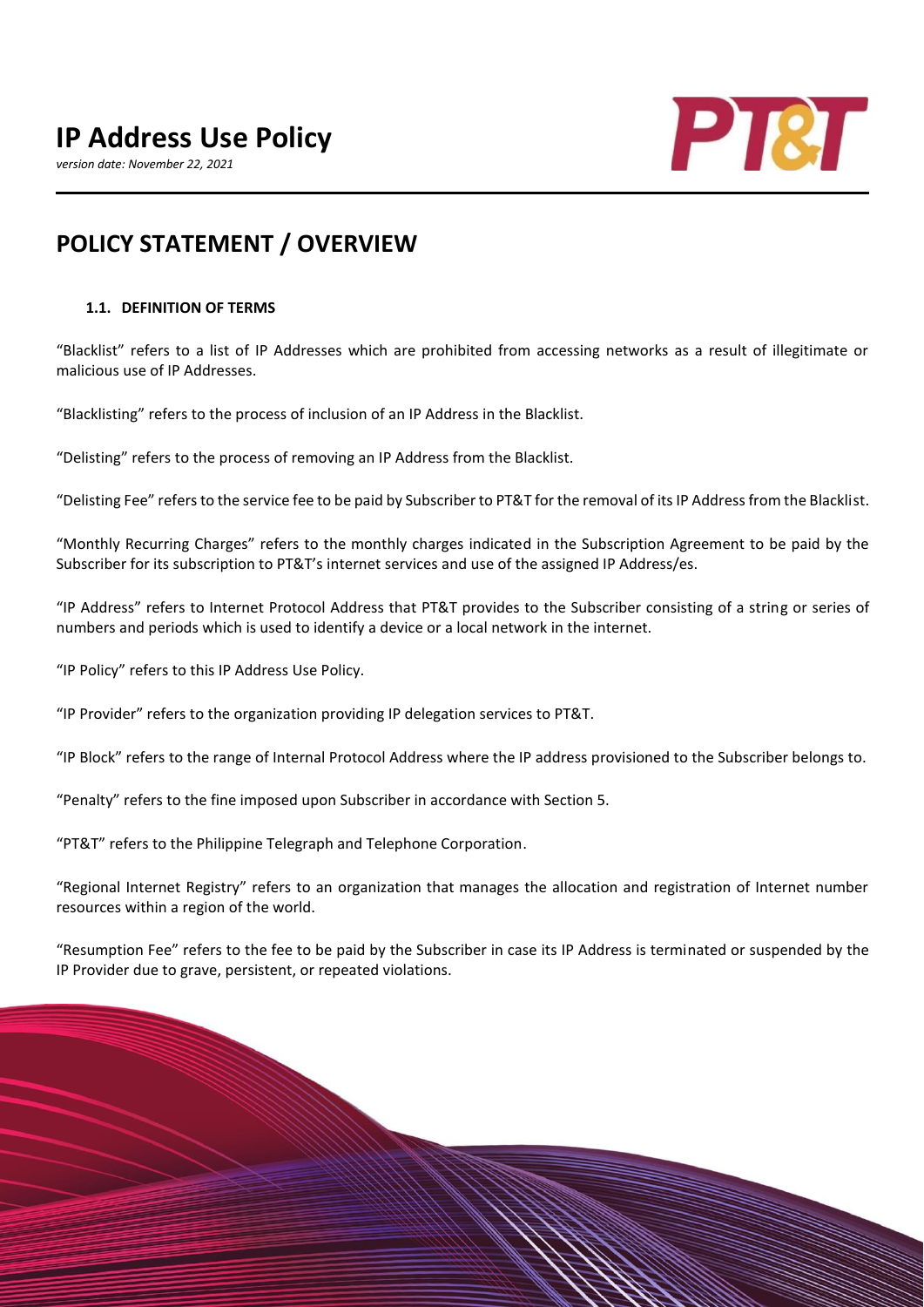"SPAM or SPAM email marketing" refers to unsolicited and unwanted junk email sent out in bulk to an indiscriminate recipient list.

"Subscriber" refers to a client or customer of PT&T who has been assigned an IP Address.

"Subscription Agreement" refers to the agreement signed by Subscriber for the internet services provided by PT&T.

# **1.2. EFFECTIVITY OF THE IP POLICY**

This IP Policy shall be effective and binding to the Subscriber upon the assignment of the IP Address until the end of the service period as specified in the Subscription Agreement. By using the assigned IP Address, Subscriber is deemed to have accepted the terms of this IP Policy.

# **1.3. DISCLAIMER OF WARRANTY**

Subscriber accepts that the IP Addresses are provided by PT&T on an "as-is" basis with all risks and faults associated therewith. PT&T makes no representation, warranty, or covenant of any kind with respect to any services or any included IP Address, whether express, implied, or statutory, including, but without limitation, any implied warranties of merchantability, fitness for a particular purpose, satisfaction of requirements, non-infringement, or any warranty arising out of a course of performance, dealing, trade or usage.

Any and all representations, warranties, and covenants are hereby disclaimed by PT&T and waived by Subscriber. Without limiting the generality of the foregoing, PT&T does not represent, warrant or covenant that any service or IP Address, or any access or use thereof: (i) will be uninterrupted, (ii) will be free of defects, inaccuracies, or errors, (iii) will meet Subscriber's requirements, or (iv) will operate in the configuration or with other hardware or software that Subscriber uses.

### **1.4. PROHIBITED USES OF THE IP ADDRESS**

Subscriber agrees that Subscriber including its employees, agents, representatives, customers and third parties with access through Subscriber to the IP Block will comply with the policy of the Regional Internet Registry and will not:

- (a) Use the IP Address for purposes other than as disclosed to PT&T.
- (b) Transfer or allow unauthorized persons to access or use the IP Address.
- (c) Use the IP Address for any illegal or abusive purposes including SPAM and SPAM email marketing.
- (d) Use the IP Block for any unlawful purpose, including without limitation (i) intentionally or knowingly transmitting, receiving, or disseminating any obscene, pornographic, threatening, defamatory or other unlawful information or information which infringes upon legal rights of others, including intellectual property rights, (ii) intentionally or knowingly accessing accounts, servers, websites, data, hardware or software not intended to be accessed by Subscriber; or (iii) engaging in any kind of fraudulent transaction or conduct.
- (e) Intentionally or knowingly use the IP Block to transmit, receive or disseminate any information or material which could be expected to offend a reasonable person due to indecent, harassing, racially or ethnically discriminatory, violent, or otherwise offensive content.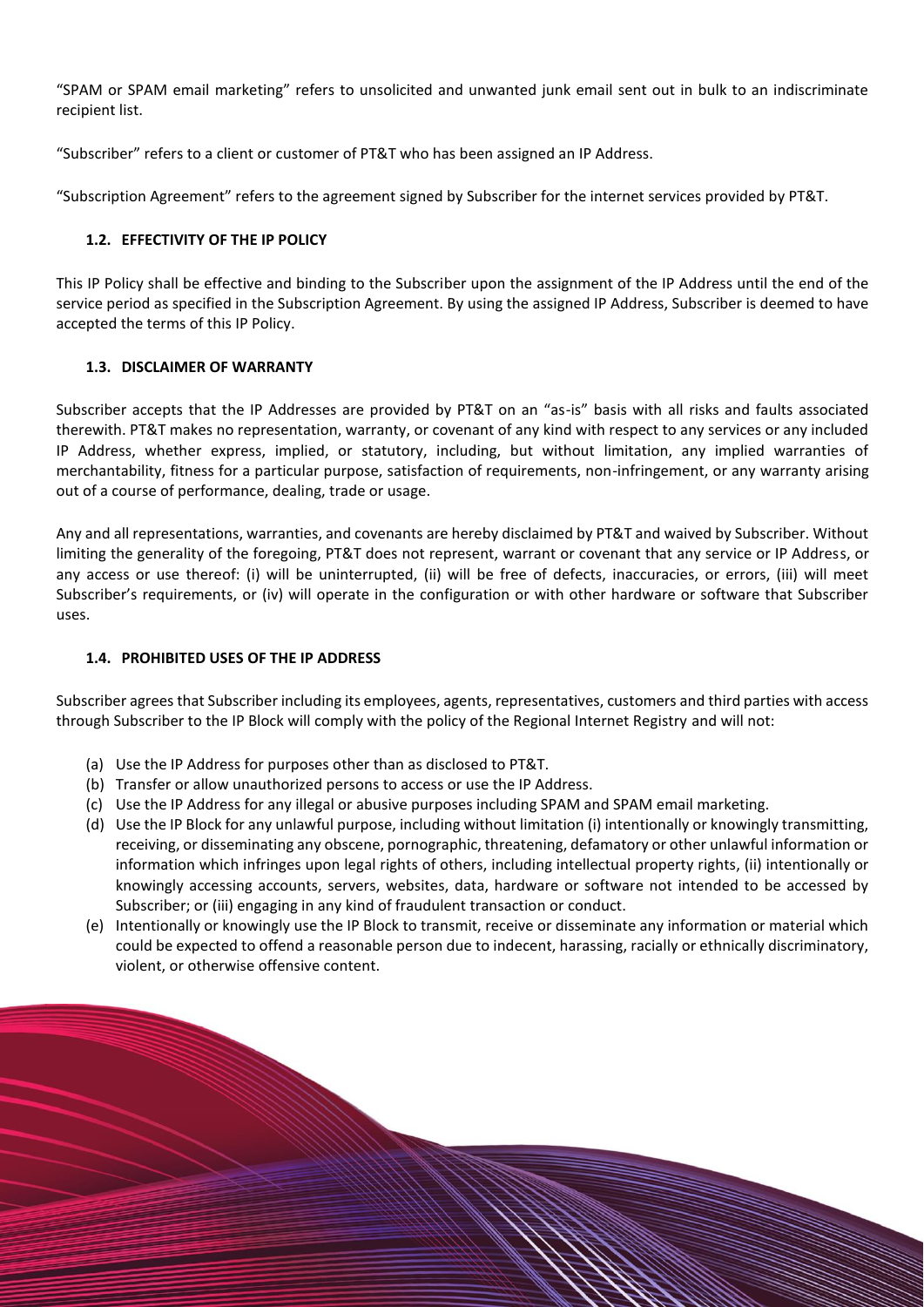(f) Use the IP Block to transmit or disseminate unsolicited bulk messages, including advertisements, informational distributions and charitable or other solicitations.

Subscriber understands and agrees that PT&T shall not be liable for the Blacklisting of the IP Address, and that Subscriber shall pay for any and all charges made against PT&T arising from Subscriber's use or misuse of the IP Address.

In case of disputes with respect to the Subscriber's use of the IP Address, PT&T reserves the right to make the final decision which shall be binding upon the Subscriber.

### **1.5. PENALTY FOR BLACKLISTED IP ADDRESS**

In the event that PT&T receives any complaint regarding usage of the IP Address, PT&T will notify Subscriber and the Subscriber will take immediate action to investigate and remedy any such complaint. Subscriber agrees to pay for all costs, expenses, fees, and damages that may occur arising from the Blacklisting of the IP Address as a result of usage by the Subscriber or its users.

In case an IP Address is Blacklisted, PT&T shall charge the Subscriber with a Penalty in the following amounts per incident of Blacklisting:

| <b>Incident Number</b>           | Penalty Amount (in US\$) per incident<br>of Blacklisting |  |
|----------------------------------|----------------------------------------------------------|--|
| $1st$ Incident                   | 24.00                                                    |  |
| $2nd$ Incident                   | 30.00                                                    |  |
| 3rd and each succeeding Incident | 36.00                                                    |  |

The payment of the Penalty does not include the charges for the Delisting of the Blacklisted IP Address which is covered by the Delisting Fee under Section 6.

PT&T shall not be liable for any loss or damage suffered by Subscriber due to the aforementioned suspension and/or termination. Subscriber shall not be entitled to any compensation or adjustment in its Monthly Recurring Charges in case its internet service is interrupted due to the Blacklisting, suspension and/or termination of its IP Address.

#### **1.6. DELISTING FEE**

If an IP Address is Blacklisted, PT&T shall process the Delisting of the Blacklisted IP Address subject to the payment of the Delisting Fee. The amount of Delisting Fee shall depend on the level of severity or complexity of the Blacklisting involved. The Delisting Fee does not include the Penalty under Paragraph 5.

| Level of<br><b>Severity</b> | <b>Description</b>                               | Delisting Fee (in<br><b>US\$)</b> |
|-----------------------------|--------------------------------------------------|-----------------------------------|
| Level 1                     | Affects an individual IP Address.                | 100.00                            |
|                             | For example: /30, /29, /28 & /27                 |                                   |
| Level 2                     | Clients with more than 30 assigned IP Addresses. | 300.00                            |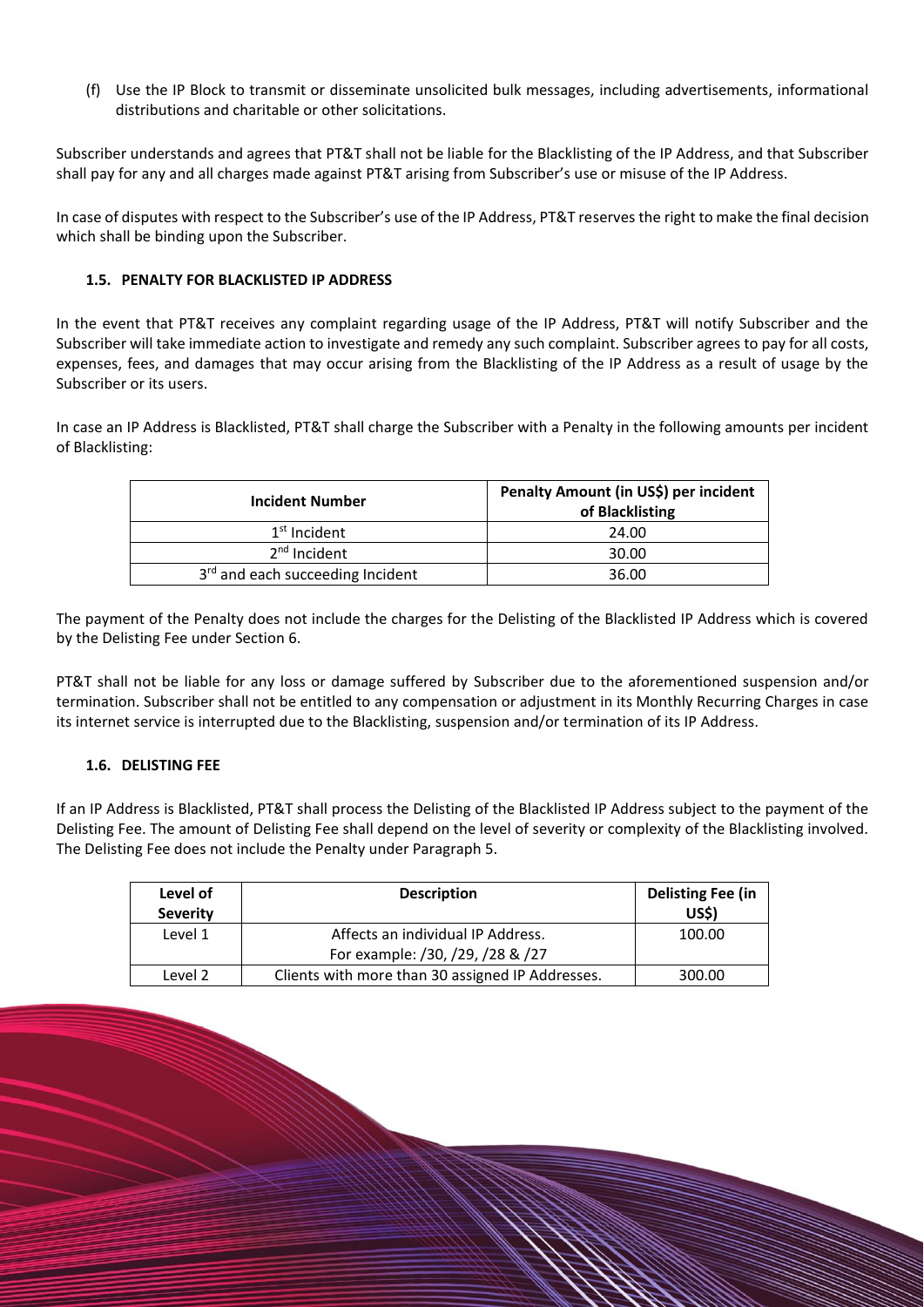|         | For example: /26, /25, /24, /23 & /22       |        |
|---------|---------------------------------------------|--------|
| Level 3 | Clients with Autonomous System Number (ASN) | 500.00 |

# **1.7. PAYMENT TERMS**

PT&T shall send an invoice to Subscriber for the payment of the Delisting Fee, Penalty, and other applicable penalties and charges. Subscriber shall settle the amount due within 7 days from its receipt of the invoice from PT&T. Failure to pay within the 7-day period will lead to the imposition of late payment interest equivalent to two percent (2%) of the amount due until the full amount due is settled by the Subscriber. Subscriber may pay the amount due in Philippine Pesos subject to the prevailing currency exchange rate at the date of payment.

PT&T shall have the right to deduct any amount due under this IP Policy from the advance payments or deposits made by the Subscriber under the Subscription Agreement.

# **1.8. SUSPENSION OR TERMINATION OF IP ADDRESS**

In case that the total sum due exceeds Fifty Percent (50%) of the Subscriber's Monthly Recurring Charges, PT&T reserves the right to immediately suspend the IP Address after providing Subscriber with prior written notice of such suspension.

Subscriber understands that grave, persistent and/or repeated violations of this Policy may lead to the suspension or termination of the IP Address by the IP Provider without fault on the part of PT&T. In case the IP Address is suspended or terminated by the IP Provider, Subscriber shall be required to pay the Resumption Fee in the amount of **US DOLLAR: ONE THOUSAND TWO HUNDRED (US\$ 1,200.00)** for the terminated IP Address to be reinstated. The Resumption Fee does not include the Penalty and Delisting Fee under Sections 5 and 6 of this IP Policy.

The suspension or termination of an IP Address shall only be lifted after Subscriber has fully settled all outstanding charges under its account including interests due, if any.

#### **1.9. NO PROPERTY RIGHTS**

Subscriber acknowledges and agrees that:

- (a) the IP Addresses are not the property (real, personal or intellectual) of Subscriber;
- (b) Subscriber does not and shall not have or acquire any property rights in or to the IP Address; and
- (c) Subscriber shall not attempt, directly or indirectly, to obtain or assert any patent, trademark, service mark or copyright in any number resources the Philippines or any other country.

#### **1.10. LIMITATION OF LIABILITY**

PT&T is not liable to the Subscriber for any indirect, consequential, collateral, special, punitive or incidental loss or damage suffered or incurred by the Subscriber in connection with the Subscriber's use of the IP Address whether during or after the term of the Subscription Agreement, and regardless of the form in which any legal or equitable action may be brought (whether in tort, contract, strict liability or otherwise).